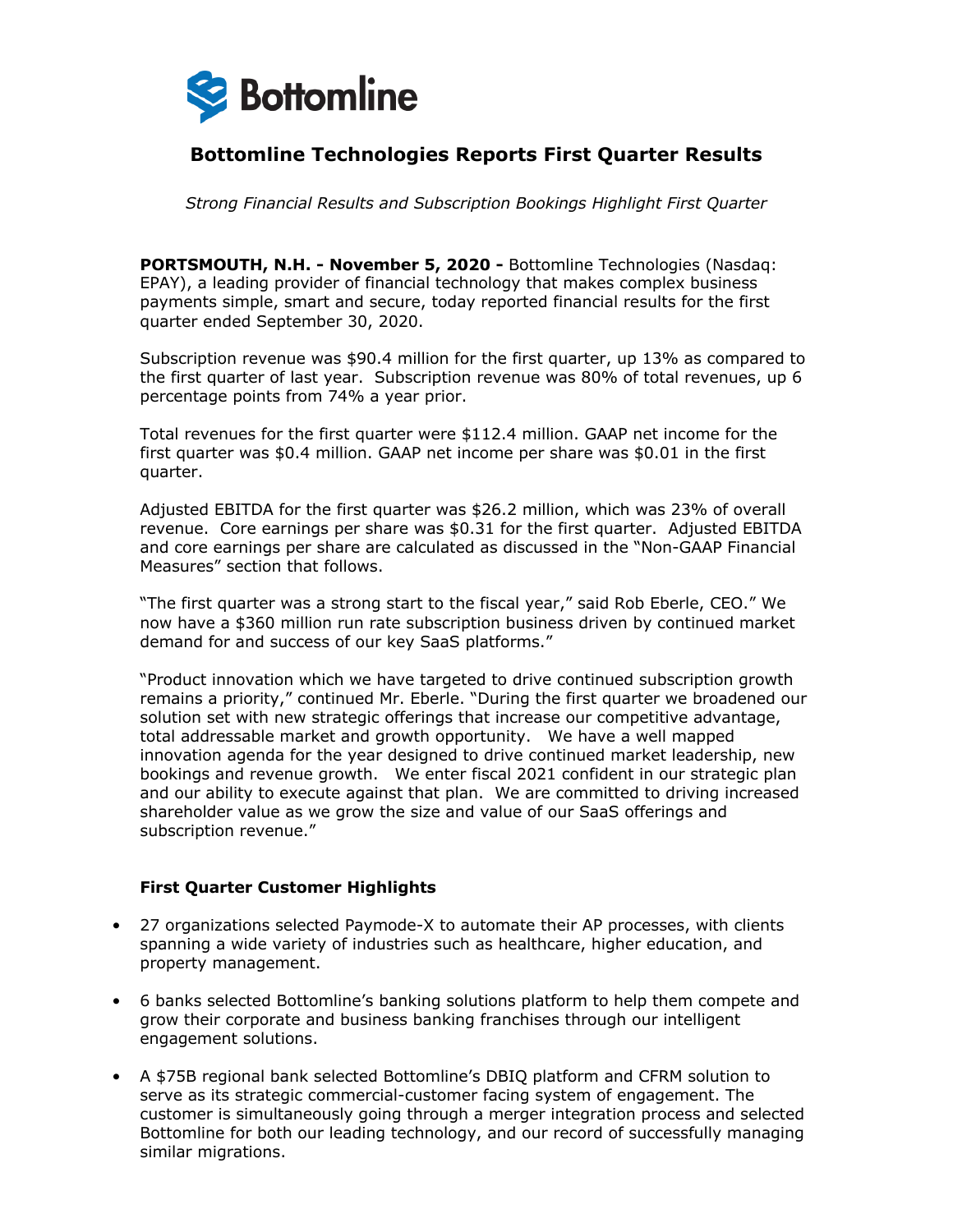- 6 new customers, including Beazley Group, chose Bottomline's legal spend management solutions to automate, manage and control their legal spend. In addition, 6 other customers expanded their Bottomline relationships.
- Continued to expand the number of UK-based businesses that access Bottomline's PTX payment platform through its channel partner relationship with one of the UK's largest commercial banks.
- Tesco Bank, DZ bank and Markit Group Limited selected Bottomline's Financial Messaging solution to improve operating efficiencies and optimize the effectiveness of their financial transactions.

## **First Quarter Strategic Corporate Highlights**

- Named a market leader in six of seven categories in the recently released Ardent Partners B2B Payment Technology Landscape report. Bottomline's experience, domain expertise and technology innovation were particularly featured.
- Named to the Major Players category in the recently released IDC MarketScape Worldwide Enterprise Fraud Management in Banking 2020 Vendor Assessment. IDC recommended Bottomline's Cyber Fraud and Risk Management solution for banks who require a flexible, agile fraud management solution with unique capabilities.
- Bottomline's PTX payments platform was recognized as a Best SME Payments Initiative in this year's UK PayTech Awards.
- Bottomline acquired AnaSys AG, a small cloud-based Financial Messaging bureau in Zurich. The acquisition represents an opportunity to strengthen and extend our market position in Europe.
- Bottomline acquired the customers and intellectual property of FMR Systems, Inc., a small corporate and commercial onboarding software provider. Bottomline launched efforts to leverage FMR's technology, relationships and talent to build a next-generation commercial onboarding product.
- Entered a strategic partnership with Alkami to power its comprehensive platform with select Bottomline solutions.
- Launched Pay Direct, a new UK Open Banking payment initiation service within PTX that gives companies a more efficient and cost-effective way to collect cash by receiving online payments directly from the payer's bank account via Faster Payments.
- Launched Confirmation of Payee in the UK to combat Authorized Push Payment fraud. Confirmation of Payee acts as an account name checking service that helps banks and building societies give payers greater assurance that payments are being sent to the intended recipients.
- Partnered with more than 35 European banks to help them comply with the newly launched European regulation SRD II (Shareholders Right Directive II) using our Financial Messaging platform.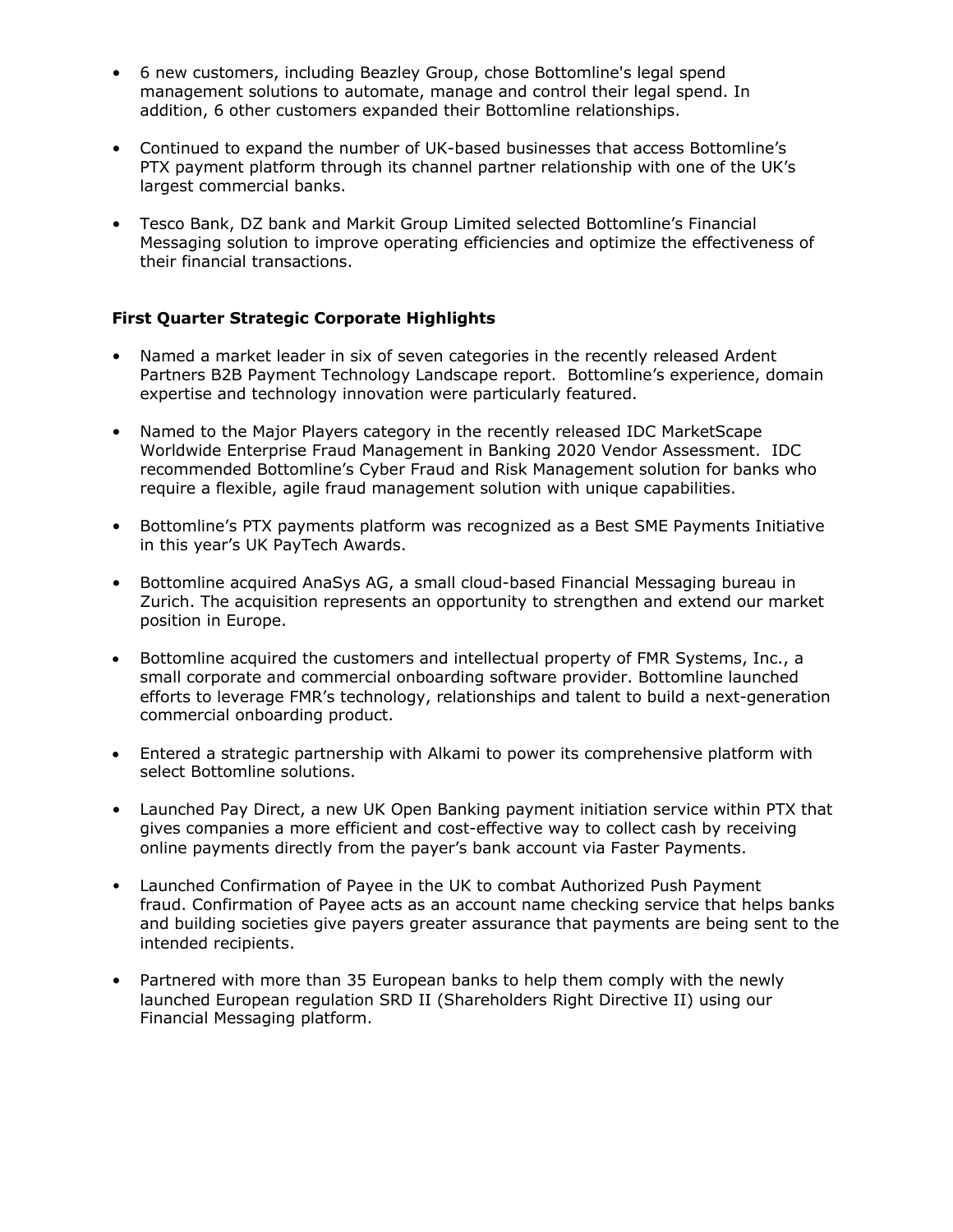#### **Non-GAAP Financial Measures**

We have presented supplemental non-GAAP financial measures as part of this earnings release. We believe that these supplemental non-GAAP financial measures are useful to investors because they allow for an evaluation of the company with a focus on the performance of its core operations, including more meaningful comparisons of financial results to historical periods and to the financial results of less acquisitive peer and competitor companies. Core net income, core earnings per share, constant currency information, adjusted EBITDA and adjusted EBITDA as a percent of revenue are all non-GAAP financial measures.

Core net income and core earnings per share exclude certain items, specifically amortization of acquisition related intangible assets, stock-based compensation, acquisition and integration-related expenses, restructuring related costs, minimum pension liability adjustments, amortization of debt issuance costs and other costs and other non-core or nonrecurring benefits or expenses that may arise from time to time.

Acquisition and integration-related expenses include legal and professional fees and other direct transaction costs associated with business and asset acquisitions, costs associated with integrating acquired businesses, including costs for transitional employees or services and integration related professional services costs and other incremental charges we incur as a direct result of acquisition and integration efforts.

Periodically, such as in periods that include significant foreign currency volatility, we present certain metrics on a "constant currency" basis, to show the impact of period to period results normalized for the impact of foreign currency rate changes. We calculate constant currency information by translating prior period financial results using current period foreign exchange rates.

Adjusted EBITDA and adjusted EBITDA as a percent of revenue represent our GAAP net income or loss, adjusted for charges related to interest expense, income taxes, depreciation and amortization and other charges as noted in the reconciliation that follows.

Our executive management team uses these same non-GAAP financial measures internally to assess the ongoing performance of the company. The same non-GAAP information is used for corporate planning purposes, including the preparation of operating budgets and in communications with our board of directors with respect to our core financial performance. Since this information is not a GAAP measurement of financial performance, there are material limitations to its usefulness on a stand-alone basis, including the lack of comparability of this presentation to the GAAP financial results of other companies. This non-GAAP financial information should not be considered in isolation from, or as a substitute for, our financial results presented in accordance with GAAP.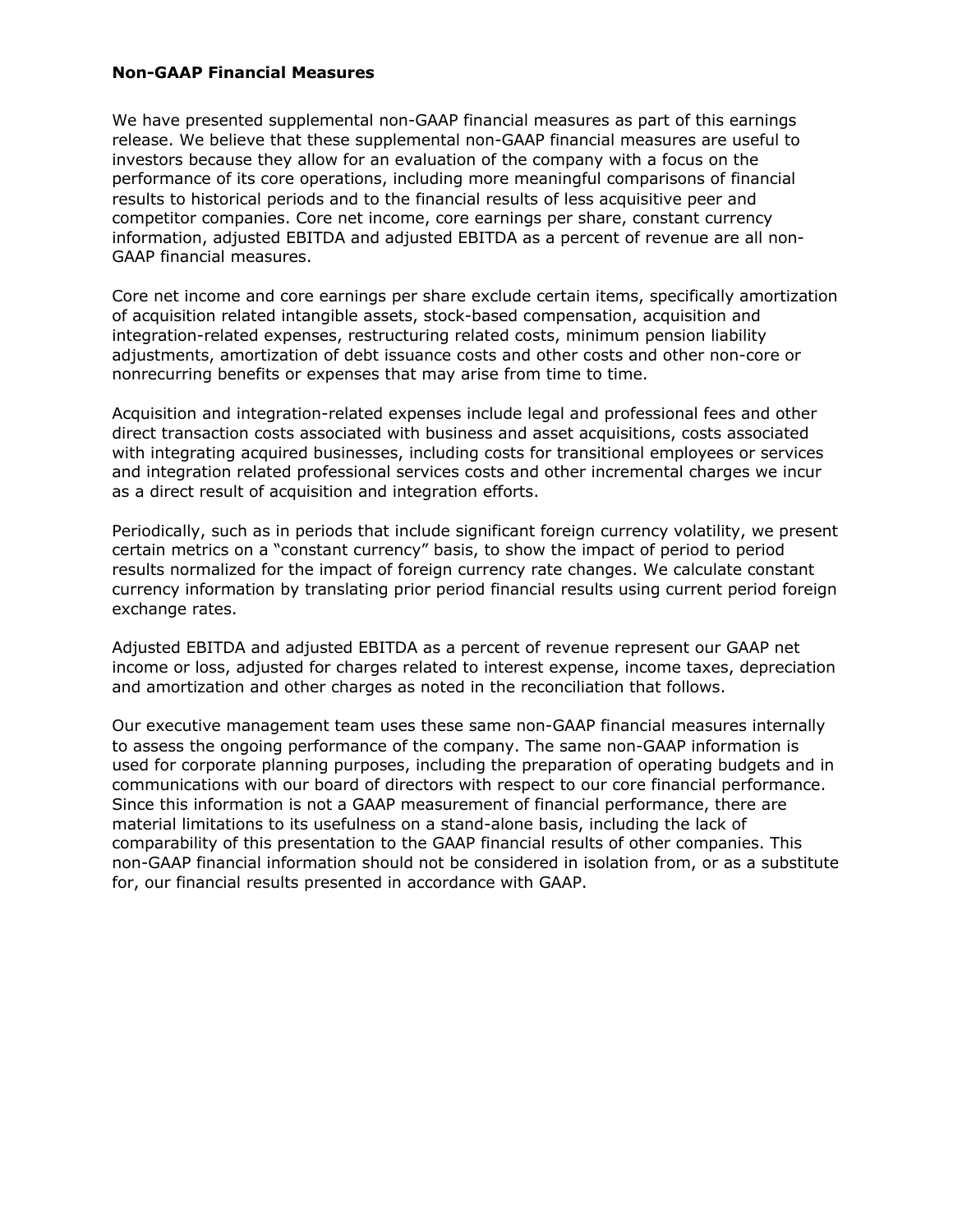# **Non-GAAP Financial Measures (Continued)**

#### Reconciliation of Core Net Income

A reconciliation of core net income to GAAP net income (loss) for the three months ended September 30, 2020 and 2019 is as follows:

|                                                       | <b>Three Months Ended</b><br>September 30, |      |           |
|-------------------------------------------------------|--------------------------------------------|------|-----------|
|                                                       | 2020                                       |      | 2019      |
|                                                       | (in thousands)                             |      |           |
| GAAP net income (loss)                                | \$                                         | 391  | \$(1,367) |
| Amortization of acquisition-related intangible assets | 5,029                                      |      | 4,950     |
| Stock-based compensation plan expense                 | 9,973                                      |      | 11,044    |
| Acquisition and integration-related expenses          |                                            | 245  | 1,697     |
| Restructuring expense (benefit)                       |                                            | 70   | (25)      |
| Minimum pension liability adjustments                 |                                            | (25) | 42        |
| Amortization of debt issuance costs                   |                                            | 103  | 103       |
| Global ERP system implementation and other costs      |                                            |      | 224       |
| Other non-core expense (benefit)                      |                                            |      | (14)      |
| Tax effects on non-GAAP income                        | (2,422)                                    |      | (3,955)   |
| Core net income                                       | \$13,364                                   |      | \$12,699  |

# Reconciliation of Diluted Core Earnings per Share

A reconciliation of our diluted core earnings per share to our GAAP diluted net income (loss) per share for the three months ended September 30, 2020 and 2019 is as follows:

|                                                       | <b>Three Months Ended</b><br>September 30, |           |  |
|-------------------------------------------------------|--------------------------------------------|-----------|--|
|                                                       | 2020                                       | 2019      |  |
| GAAP diluted net income (loss) per share              | 0.01<br>\$                                 | \$ (0.03) |  |
| Plus:                                                 |                                            |           |  |
| Amortization of acquisition-related intangible assets | 0.12                                       | 0.12      |  |
| Stock-based compensation plan expense                 | 0.23                                       | 0.26      |  |
| Acquisition and integration-related expenses          | 0.01                                       | 0.04      |  |
| Global ERP system implementation and other costs      |                                            | 0.01      |  |
| Tax effects on non-GAAP income                        | (0.06)                                     | (0.10)    |  |
| Diluted core earnings per share                       | 0.31<br>\$                                 | 0.30      |  |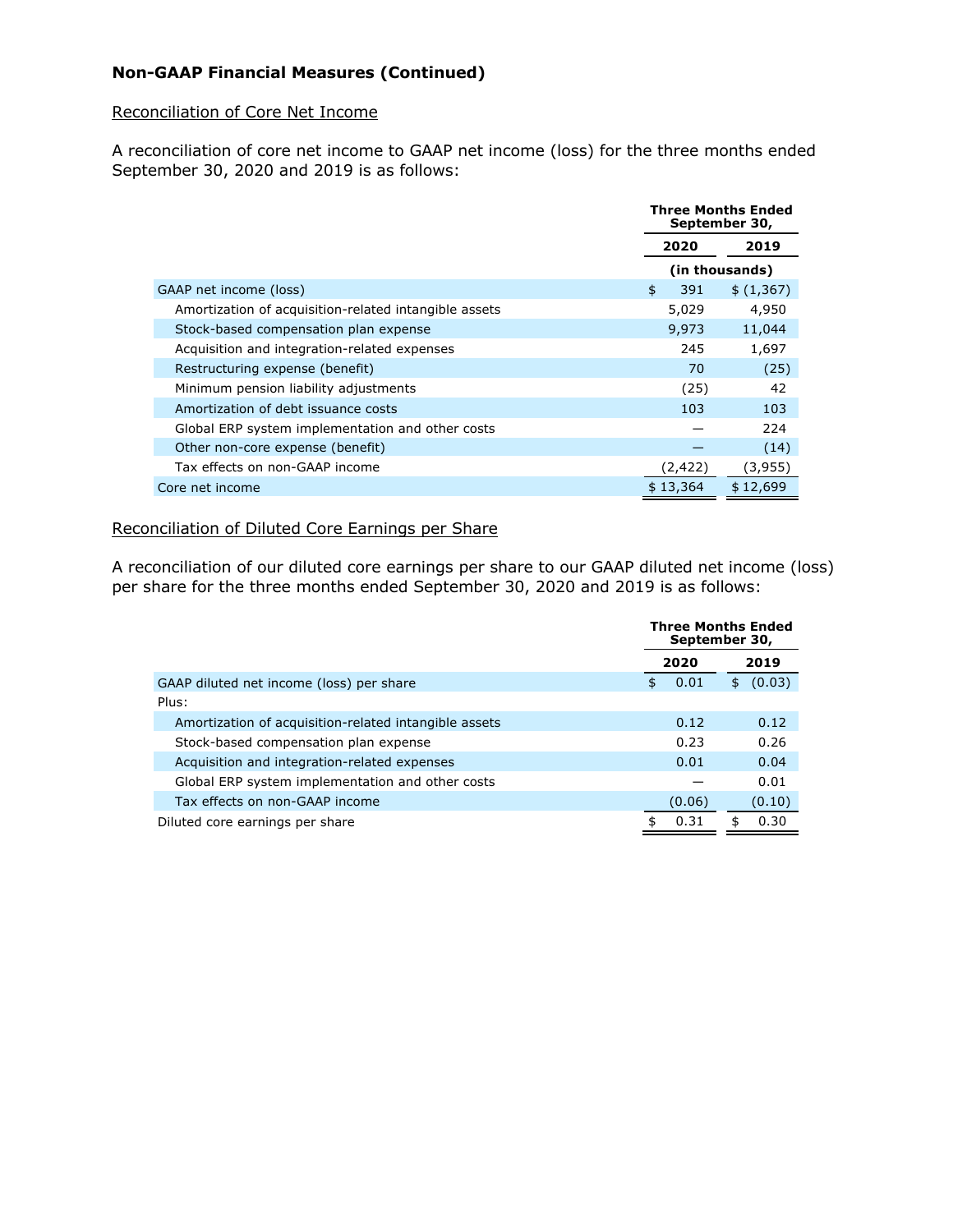# **Non-GAAP Financial Measures (Continued)**

A reconciliation of our non-GAAP weighted average shares used in computing diluted core earnings per share to our GAAP weighted average shares used in computing basic and diluted net income (loss) per share for the three months ended September 30, 2020 and 2019 is as follows:

|                                                                                                                | <b>Three Months Ended</b><br>September 30, |              |  |
|----------------------------------------------------------------------------------------------------------------|--------------------------------------------|--------------|--|
|                                                                                                                | 2020                                       | 2019         |  |
|                                                                                                                | (in thousands)                             |              |  |
| Numerator:                                                                                                     |                                            |              |  |
| Core net income                                                                                                | 13,364                                     | 12,699<br>\$ |  |
| Denominator:                                                                                                   |                                            |              |  |
| Weighted average shares used in computing basic net<br>income (loss) per share for GAAP                        | 42,457                                     | 41,487       |  |
| Impact of dilutive securities (stock options, restricted stock<br>awards and employee stock purchase plan) (1) | 314                                        | 256          |  |
| Weighted average shares used in computing diluted core<br>earnings per share                                   | 42,771                                     | 41,743       |  |

 $(1)$  These securities are dilutive on a GAAP basis in periods where we report GAAP net income. These securities are anti-dilutive on a GAAP basis in periods where we report GAAP net loss.

#### Reconciliation of Adjusted EBITDA

A reconciliation of our adjusted EBITDA to our GAAP net income (loss) for the three months ended September 30, 2020 and 2019 is as follows:

|                                                       |                | <b>Three Months Ended</b><br>September 30, |  |  |
|-------------------------------------------------------|----------------|--------------------------------------------|--|--|
|                                                       | 2020           | 2019                                       |  |  |
|                                                       | (in thousands) |                                            |  |  |
| GAAP net income (loss)                                | \$<br>391      | \$(1,367)                                  |  |  |
| Adjustments:                                          |                |                                            |  |  |
| Other expense, net of pension adjustments             | 1,026          | 965                                        |  |  |
| Income tax provision                                  | 1,764          | 3                                          |  |  |
| Depreciation and amortization                         | 7,699          | 6,092                                      |  |  |
| Amortization of acquisition-related intangible assets | 5,029          | 4,950                                      |  |  |
| Stock-based compensation plan expense                 | 9,973          | 11,044                                     |  |  |
| Acquisition and integration-related expenses          | 245            | 1,697                                      |  |  |
| Restructuring expense (benefit)                       | 70             | (25)                                       |  |  |
| Global ERP system implementation and other costs      |                | 224                                        |  |  |
| Other non-core expense (benefit)                      | 48             | (14)                                       |  |  |
| <b>Adjusted EBITDA</b>                                | \$26,245       | \$23,569                                   |  |  |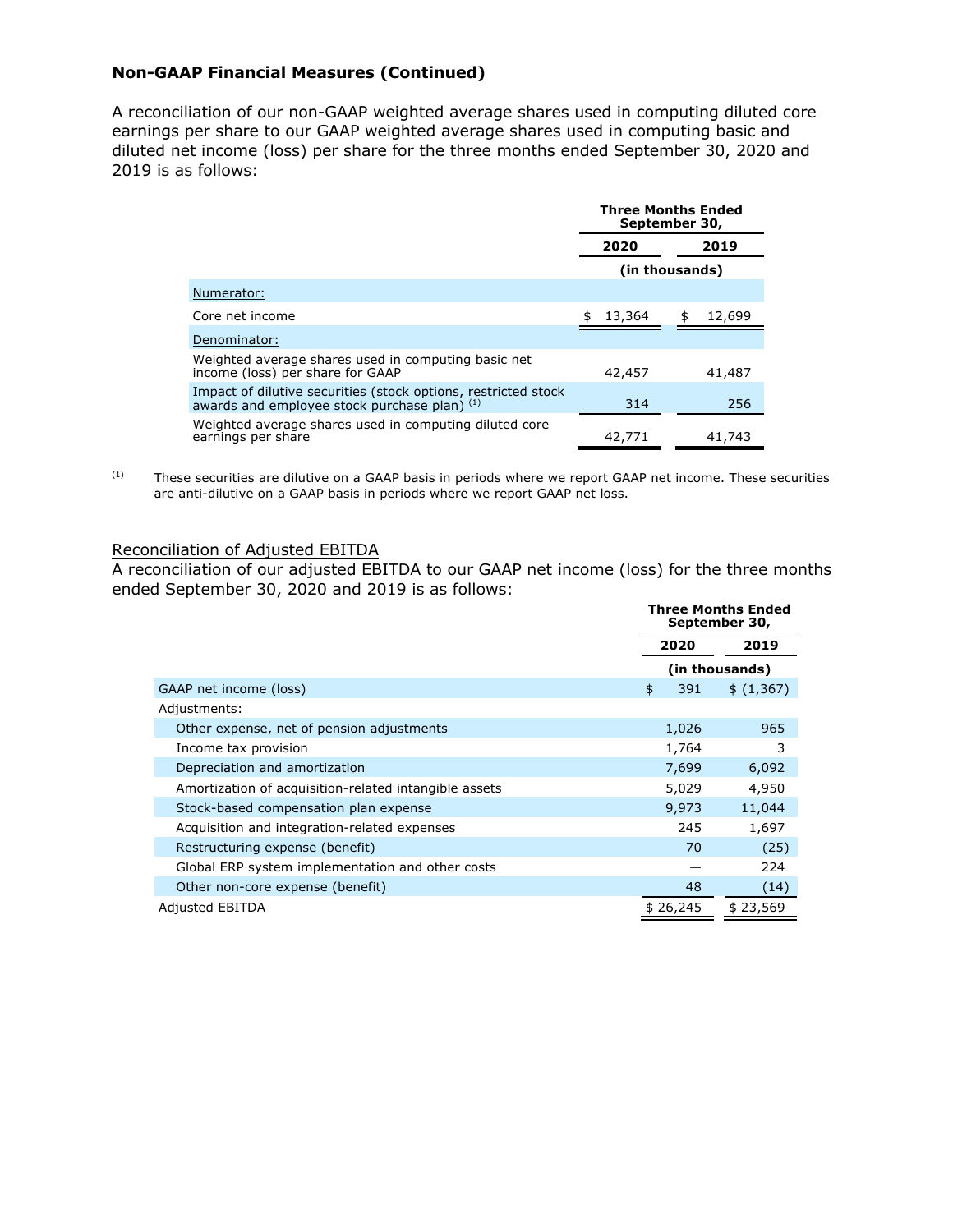# Adjusted EBITDA as a percent of Revenue

A reconciliation of adjusted EBITDA as a percent of revenue to GAAP net income (loss) as a percent of revenue for the three months ended September 30, 2020 and 2019 is as follows:

|                                                       |       | <b>Three Months Ended</b><br>September 30, |  |  |
|-------------------------------------------------------|-------|--------------------------------------------|--|--|
|                                                       | 2020  | 2019                                       |  |  |
| GAAP net income (loss) as a percent of revenue        | $0\%$ | $(1 \%)$                                   |  |  |
| Adjustments:                                          |       |                                            |  |  |
| Other expense, net of pension adjustments             | $1\%$ | $1\%$                                      |  |  |
| Income tax provision                                  | 2 %   | $0\%$                                      |  |  |
| Depreciation and amortization                         | $7\%$ | $6\%$                                      |  |  |
| Amortization of acquisition-related intangible assets | $4\%$ | $5\%$                                      |  |  |
| Stock-based compensation plan expense                 | $9\%$ | $10\%$                                     |  |  |
| Acquisition and integration-related expenses          | $0\%$ | $1\%$                                      |  |  |
| Adjusted EBITDA as a percent of revenue               | 23 %  | $22\%$                                     |  |  |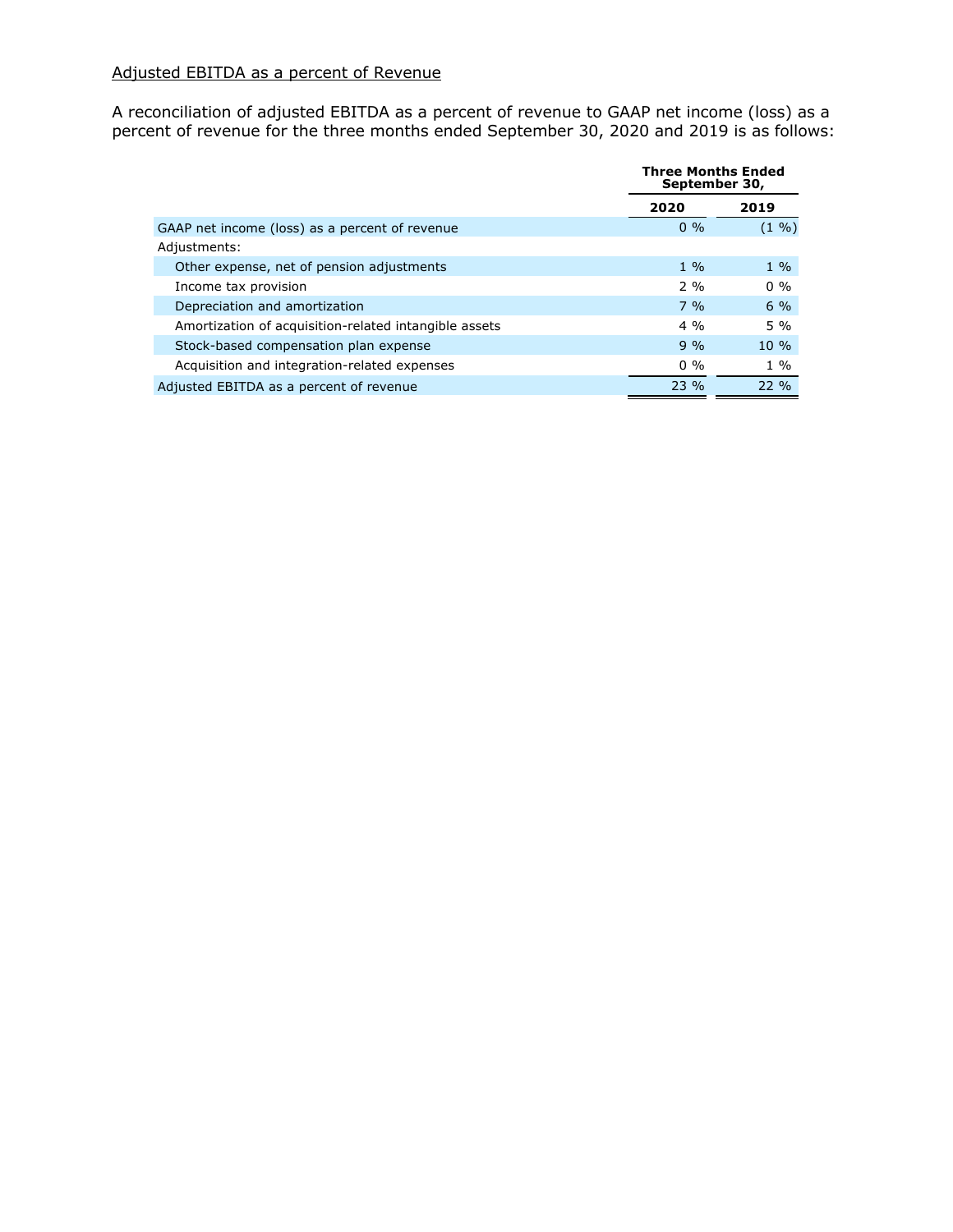## **About Bottomline Technologies**

Bottomline Technologies (Nasdaq: EPAY) makes complex business payments simple, smart, and secure. Corporations and banks rely on Bottomline for domestic and international payments, efficient cash management, automated workflows for payment processing and bill review, and fraud detection, behavioral analytics and regulatory compliance solutions. Thousands of corporations around the world benefit from Bottomline solutions. Headquartered in Portsmouth, NH, Bottomline delights customers through offices across the U.S., Europe, and Asia-Pacific. For more information visit www.bottomline.com.

In connection with this earning's release and our associated conference call, we will be posting additional material financial information (such as financial results, non-GAAP financial projections and non-GAAP to GAAP reconciliations) within the "Investors" section of our website at www.bottomline.com/us/about/investors.

#### *Cautionary Language*

*This press release and our responses to questions on our conference call discussing our quarterly results may contain "forward-looking statements" within the meaning of the Private Securities Litigation Reform Act of 1995, including statements reflecting our expectations about our ability to execute on our strategic plans, achieve future growth and profitability, achieve financial goals, expand margins and increase shareholder value. Any statements that are not statements of historical fact (including but not limited to statements containing the words "likely," "should," "may," "believes," "plans," "anticipates," "expects," "forecasts," "look forward", "opportunities," "confident", "trends," "future," "estimates," "targeted" and similar expressions) should be considered to be forward-looking statements. Statements about the effects of the current and near-term market and macroeconomic environment on Bottomline, including on its business, operations, financial performance and prospects, may constitute forward-looking statements, and are based on assumptions that involve risks and uncertainties that are subject to change based on various important factors (some of which are beyond Bottomline's control). Actual results may differ materially from those indicated by such forward-looking statements as a result of various important factors including, among others, competition, market demand, technological change, strategic relationships, recent acquisitions, international operations and general economic conditions, and including the potential effects of the COVID-19 pandemic on any of the foregoing. For additional discussion of factors that could impact Bottomline Technologies' operational and financial results, refer to our Form 10-K for the fiscal year ended June 30, 2020 and the subsequently filed Form 10-Q's and Form 8-K's or amendments thereto. Any forward-looking statements represent our views only as of today and should not be relied upon as representing our views as of any subsequent date. We do not assume any obligation to update any forward-looking statements to reflect events or circumstances after today's date or to reflect the occurrence of unanticipated events.*

#### **Media Contact:**

Rick Booth Bottomline Technologies 603.501.6270 rbooth@bottomline.com

**BTInvestorPR**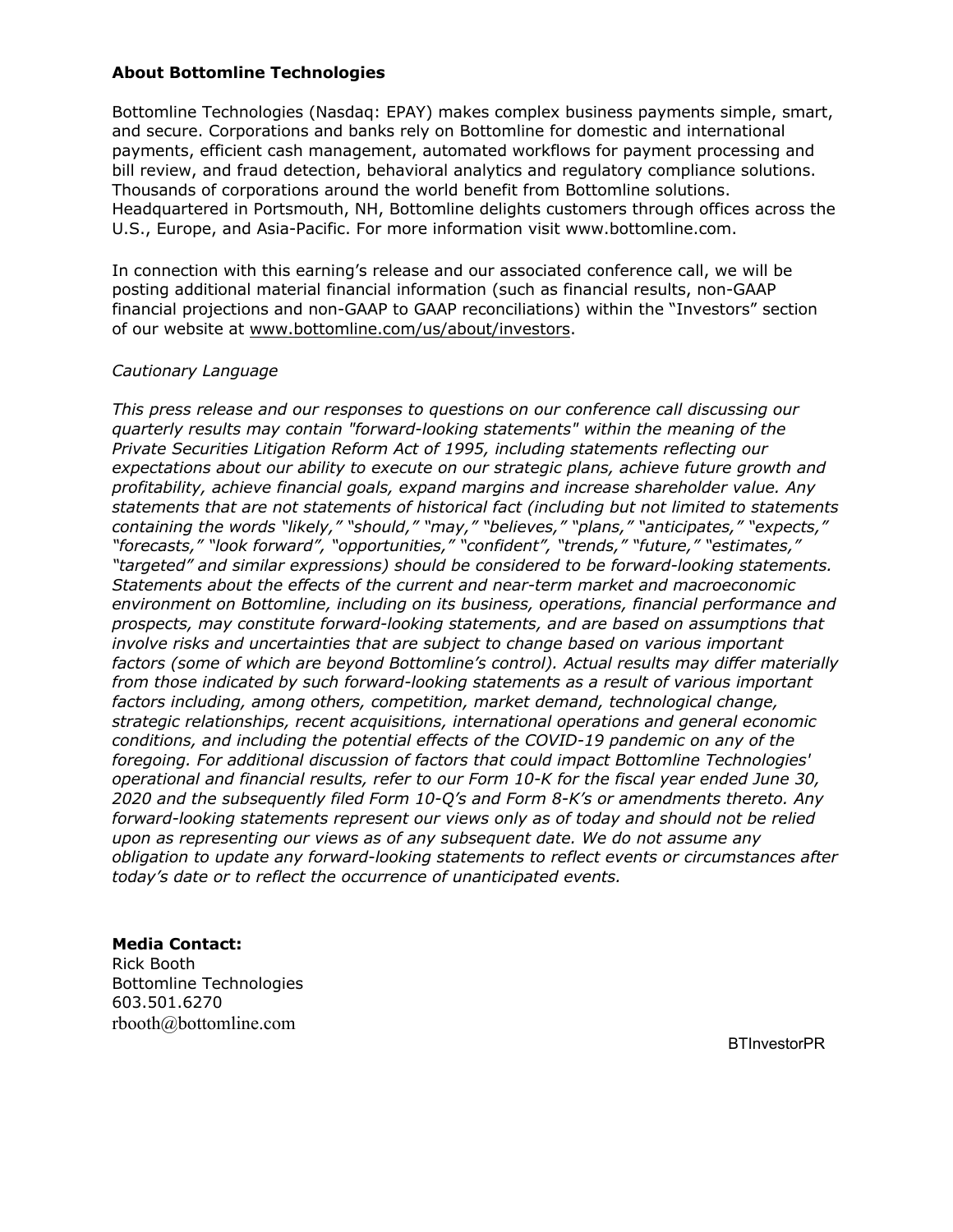#### **Bottomline Technologies Unaudited Condensed Consolidated Statement of Operations (in thousands, except per share amounts)**

|                                                       | <b>Three Months Ended</b><br>September 30, |                         |  |
|-------------------------------------------------------|--------------------------------------------|-------------------------|--|
|                                                       | 2020                                       | 2019                    |  |
| Revenues:                                             |                                            |                         |  |
| Subscriptions                                         | \$90,384                                   | \$80,066                |  |
| Software licenses                                     | 977                                        | 2,576                   |  |
| Service and maintenance                               | 20,564                                     | 24,825                  |  |
| Other                                                 | 440                                        | 709                     |  |
| <b>Total revenues</b>                                 | 112,365                                    | 108,176                 |  |
| Cost of revenues:                                     |                                            |                         |  |
| Subscriptions                                         | 35,218                                     | 32,765                  |  |
| Software licenses                                     | 90                                         | 161                     |  |
| Service and maintenance                               | 10,916                                     | 13,053                  |  |
| Other                                                 | 309                                        | 516                     |  |
| Total cost of revenues                                | 46,533                                     | 46,495                  |  |
| Gross profit                                          | 65,832                                     | 61,681                  |  |
| Operating expenses:                                   |                                            |                         |  |
| Sales and marketing                                   | 25,743                                     | 25,688                  |  |
| Product development and engineering                   | 18,499                                     | 18,349                  |  |
| General and administrative                            | 13,626                                     | 13,345                  |  |
| Amortization of acquisition-related intangible assets | 5,029                                      | 4,950                   |  |
| Total operating expenses                              | 62,897                                     | 62,332                  |  |
| Income (loss) from operations                         | 2,935                                      | (651)                   |  |
| Other expense, net                                    | (780)                                      | (713)                   |  |
| Income (loss) before income taxes                     | 2,155                                      | (1, 364)                |  |
| Income tax provision                                  | (1,764)                                    | (3)                     |  |
| Net income (loss)                                     | \$<br>391                                  | \$(1,367)               |  |
| Net income (loss) per share:                          |                                            |                         |  |
| <b>Basic</b>                                          | 0.01<br>$\frac{1}{2}$                      | \$<br>(0.03)            |  |
| <b>Diluted</b>                                        | $\ddagger$<br>0.01                         | $\frac{4}{5}$<br>(0.03) |  |
| Shares used in computing net income (loss) per share: |                                            |                         |  |
| <b>Basic</b>                                          | 42,457                                     | 41,487                  |  |
| Diluted                                               | 42,771                                     | 41,487                  |  |